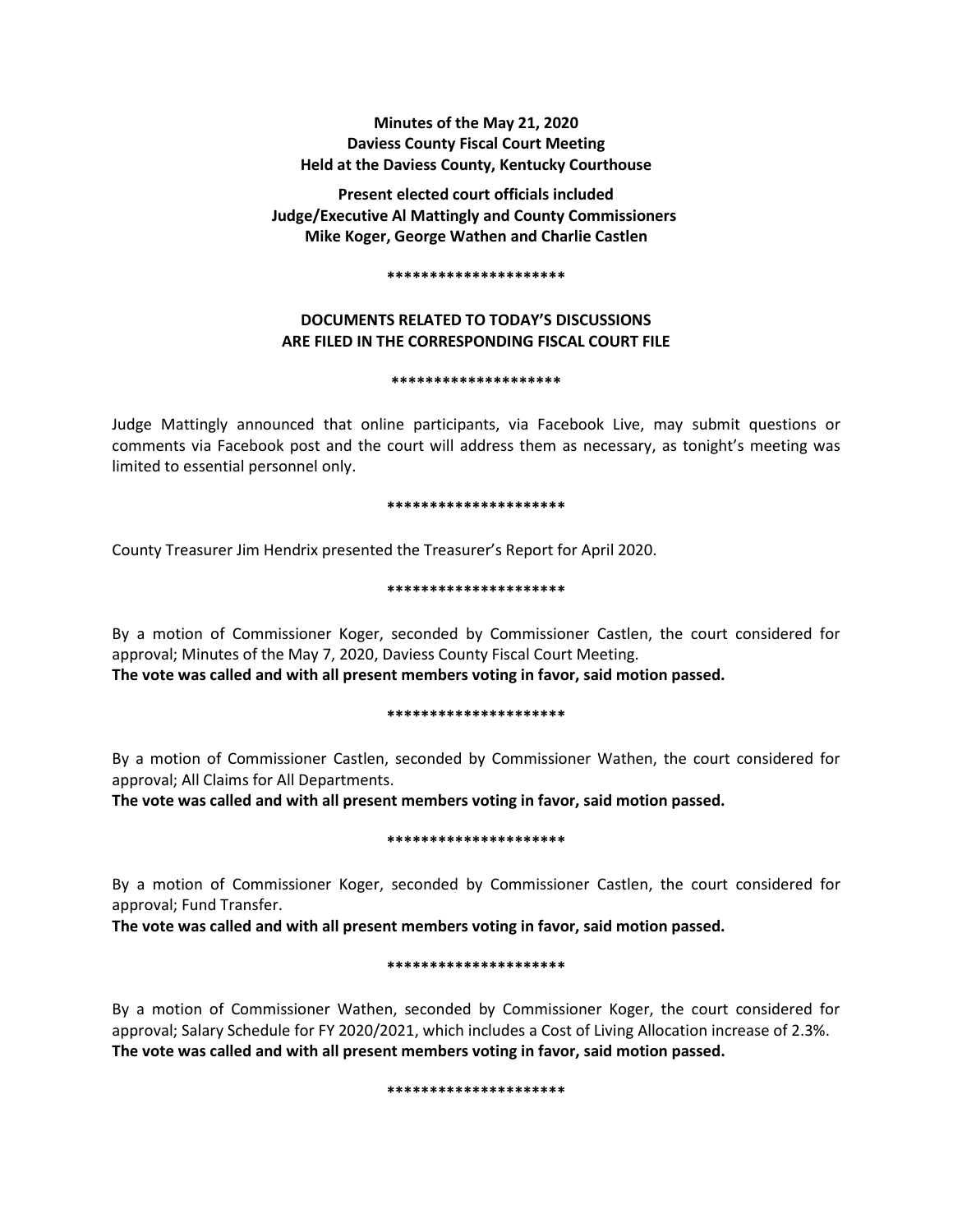By a motion of Commissioner Castlen, seconded by Commissioner Wathen, the court considered for approval; Annual Standing Orders for FY 2020/2021 as follows:

- Pre-approve Certain Recurring Expenses
- Authorize the Judge/Executive to Execute and Submit Court Approved Documents.

**The vote was called and with all present members voting in favor, said motion passed.**

## **\*\*\*\*\*\*\*\*\*\*\*\*\*\*\*\*\*\*\*\*\***

By a motion of Commissioner Wathen, seconded by Commissioner Castlen, the court considered for approval; Close Out Documents for the 2019/2020 Community Development Block Grant (CDBG) fund for Owensboro Regional Recovery (ORR).

**The vote was called and with all present members voting in favor, said motion passed.**

### **\*\*\*\*\*\*\*\*\*\*\*\*\*\*\*\*\*\*\*\*\***

By a motion of Commissioner Koger, seconded by Commissioner Wathen, the court considered for approval; **Resolution 16-2020** - 2020/2021 CDBG Application and Agreement for ORR. **The vote was called and with all present members voting in favor, said motion passed.**

### **\*\*\*\*\*\*\*\*\*\*\*\*\*\*\*\*\*\*\*\*\***

By a motion of Commissioner Castlen, seconded by Commissioner Wathen, the court considered for approval; Coronavirus Emergency Supplemental Funding (CESF) Program Grant Application for the Sheriff's Office and Detention Center.

Judge Mattingly read an email from Major Barry Smith. The email stated, "I wanted to provide a few details as it relates to the Grant Program on the agenda for today. The application for Coronavirus Emergency Supplemental Funding is for \$58,008. The allocation is in the form of a non-matching grant and continues for two years. The funds will be utilized to prevent, prepare and respond to the current and future issues created by the coronavirus. With the court's approval, our office will be applying and administering funds for the CESF grant. We are partnering with the Daviess County Detention Center to purchase items and in helping for reimbursement of existing and future expenses. Examples of allowable projects and purchases include, but are not limited to, overtime, equipment, supplies and training. We are currently in the final stages of completing the grant application. The deadline for submission is May 29, 2020. If any of you have questions, please feel free to contact me."

# **The vote was called and with all present members voting in favor, said motion passed.**

## **\*\*\*\*\*\*\*\*\*\*\*\*\*\*\*\*\*\*\*\*\***

By a motion of Commissioner Koger, seconded by Commissioner Castlen, the court considered for approval; Annual Waste Tire Grant Application.

**The vote was called and with all present members voting in favor, said motion passed.**

#### **\*\*\*\*\*\*\*\*\*\*\*\*\*\*\*\*\*\*\*\*\***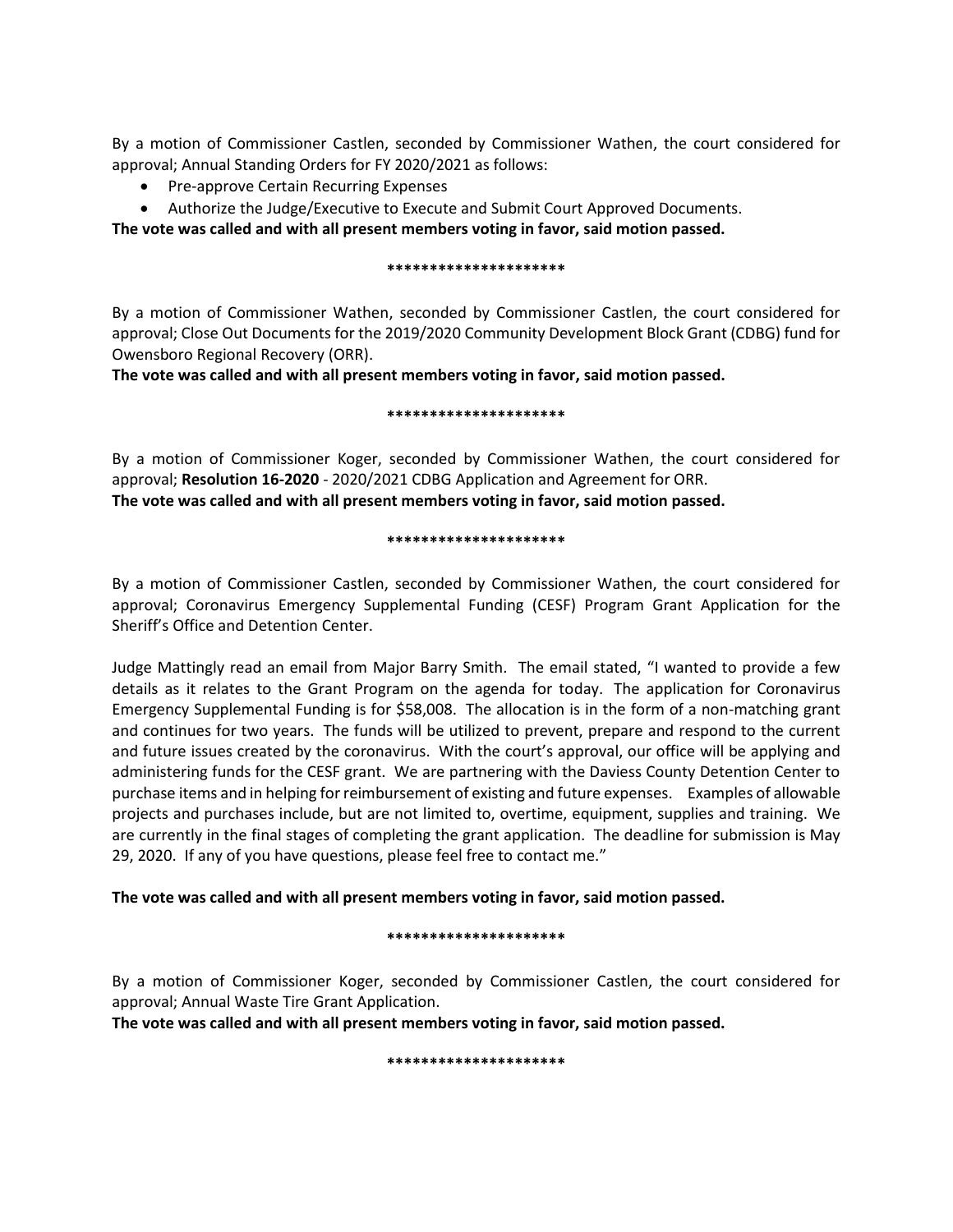By a motion of Commissioner Wathen, seconded by Commissioner Koger, the court considered for approval; Report of Viewers regarding the Discontinuance of a portion of Old Ben Ford Road and Approval to pay Viewers.

County Engineer Mark Brasher read into the record the above report which recommended the discontinuance of a portion of Old Ben Ford Road - beginning at KY 1207 and extending in a northeast direction for an approximate distance of 0.148 miles (specifically described in plat book 21 – page 204).

**The vote was called and with all present members voting in favor, except for Commissioner Castlen as he abstained, said motion passed.**

### **\*\*\*\*\*\*\*\*\*\*\*\*\*\*\*\*\*\*\*\*\***

By a motion of Commissioner Wathen, seconded by Commissioner Koger, the court considered for approval; Report of Viewers regarding the Discontinuance of a portion of a 12 Foot Public Alley Paralleling Church Street Approval to pay Viewers.

County Engineer Mark Brasher read into the record the above report which recommended the proposed discontinuance of a portion of a 12 foot Public Alley right-of-way starting at the railroad property line and extending southerly for a distance of 301.6 feet paralleling Church Street (specifically described in Deed Book 139 – page 345).

**The vote was called and with all present members voting in favor, except for Commissioner Castlen as he abstained, said motion passed.**

## **\*\*\*\*\*\*\*\*\*\*\*\*\*\*\*\*\*\*\*\*\***

By a motion of Commissioner Wathen, seconded by Commissioner Castlen, the court considered for approval; Hire Richard Spivey as Solid Waste Utility Laborer effective 5/26/2020. **The vote was called and with all present members voting in favor, said motion passed.**

#### **\*\*\*\*\*\*\*\*\*\*\*\*\*\*\*\*\*\*\*\*\***

By a motion of Commissioner Wathen, seconded by Commissioner Koger, the court considered for approval; Reappoint Richard Stallings *#6.1.20* & Jerry Fischer *#6.2.20*: DC Drainage Commission TERM:  $6/02/20 - 6/02/23$ .

**The vote was called and with all present members voting in favor, said motion passed.**

## **\*\*\*\*\*\*\*\*\*\*\*\*\*\*\*\*\*\*\*\*\***

By a motion of Commissioner Koger, seconded by Commissioner Castlen, the court considered for approval; Reappoint Mike Edge *#6.3.20*: DC Economic Dev. Advisory Bd. TERM: 6/19/20 – 6/19/24 **The vote was called and with all present members voting in favor, said motion passed.**

#### **\*\*\*\*\*\*\*\*\*\*\*\*\*\*\*\*\*\*\*\*\***

By a motion of Commissioner Wathen, seconded by Commissioner Castlen, the court considered for approval; Reappoint Christina O'Bryan *#6.4.20*: Southeast DC Water Bd. TERM: 6/01/20 – 6/01/24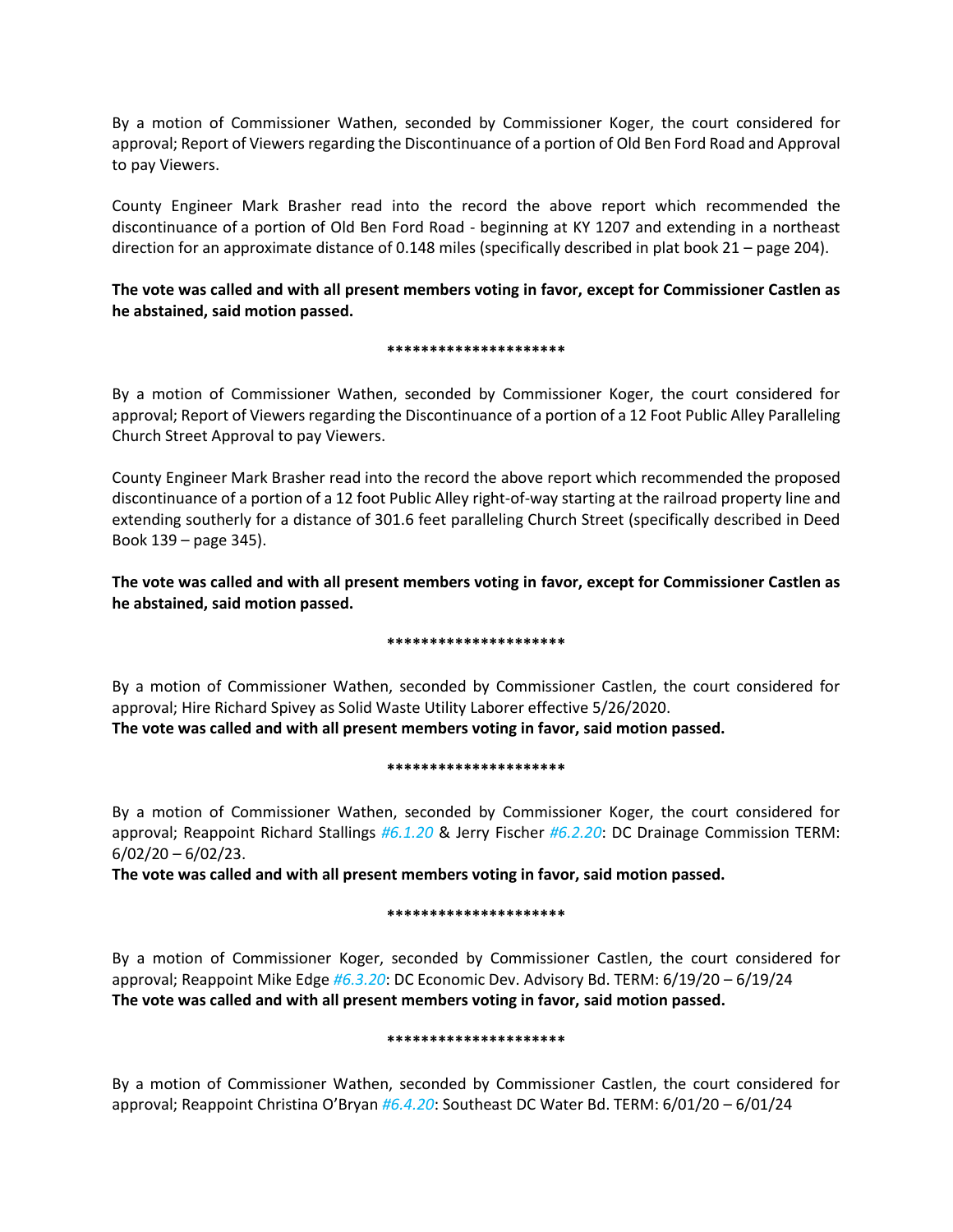# **The vote was called and with all present members voting in favor, said motion passed.**

#### **\*\*\*\*\*\*\*\*\*\*\*\*\*\*\*\*\*\*\*\*\***

The following readings were read into the record:

• **First Reading of KOC 620.54 (2020);** *04-2020* – An Ordinance Relating to the Discontinuance of a Portion of Old Ben Ford Road.

## **Comments:**

Commissioner Castlen asked, "This appears to be someone's driveway. I believe that a single person owns all of the land surrounding this location and was curious, are we wording this in a manner where the farmer cannot close off the access?" This is unique in the fact that normally, there are two different people who own the land – one owns one side of the road meeting at the center point and the other owns the other half. "I want to make sure we are not allowing this driveway access to be discontinued in any way, shape, or form. This would include the current owner as well as future property owners."

County Attorney Porter stated, "Before the next meeting, I will include within this ordinance the defined meaning of the word "discontinuance" to mean the county shall "discontinue the *maintenance"* of that portion of road and said road shall remain a public right-of-way."

• **First Reading of KOC 620.55 (2020);** *05-2020* – An Ordinance Relating to the Discontinuance of a Portion of a 12 Foot Public Alley Paralleling Church Street.

## **Comments:**

No comments received

• **First Reading of KOC A.98 (2020);** *07-2020* - An Ordinance Relating to the Daviess County Budget.

# **Comments:**

No comments received

## **\*\*\*\*\*\*\*\*\*\*\*\*\*\*\*\*\*\*\*\*\***

As in past court meetings, Commissioner Wathen again provided an update on the activities of the COVID-19 Green River Area Response Fund Committee. He stated, "This fund has received community pledges totaling \$731,000, of which \$230,000 has been granted to local agencies."

Judge Mattingly announced that today, the Highway 81 Bridge structure was again severely damaged, this time by an unknown vehicle. Unfortunately, the structure was so badly damaged, it has been closed. The state will conduct engineering studies to determine its viability. Following that, it will be known whether or not the bridge will be repaired or replaced. Alternative routes will be posted.

#### **\*\*\*\*\*\*\*\*\*\*\*\*\*\*\*\*\*\*\*\*\***

Without objection, Judge/Executive Mattingly adjourned the meeting. **SO ORDERED THAT COURT STAND ADJOURNED.**